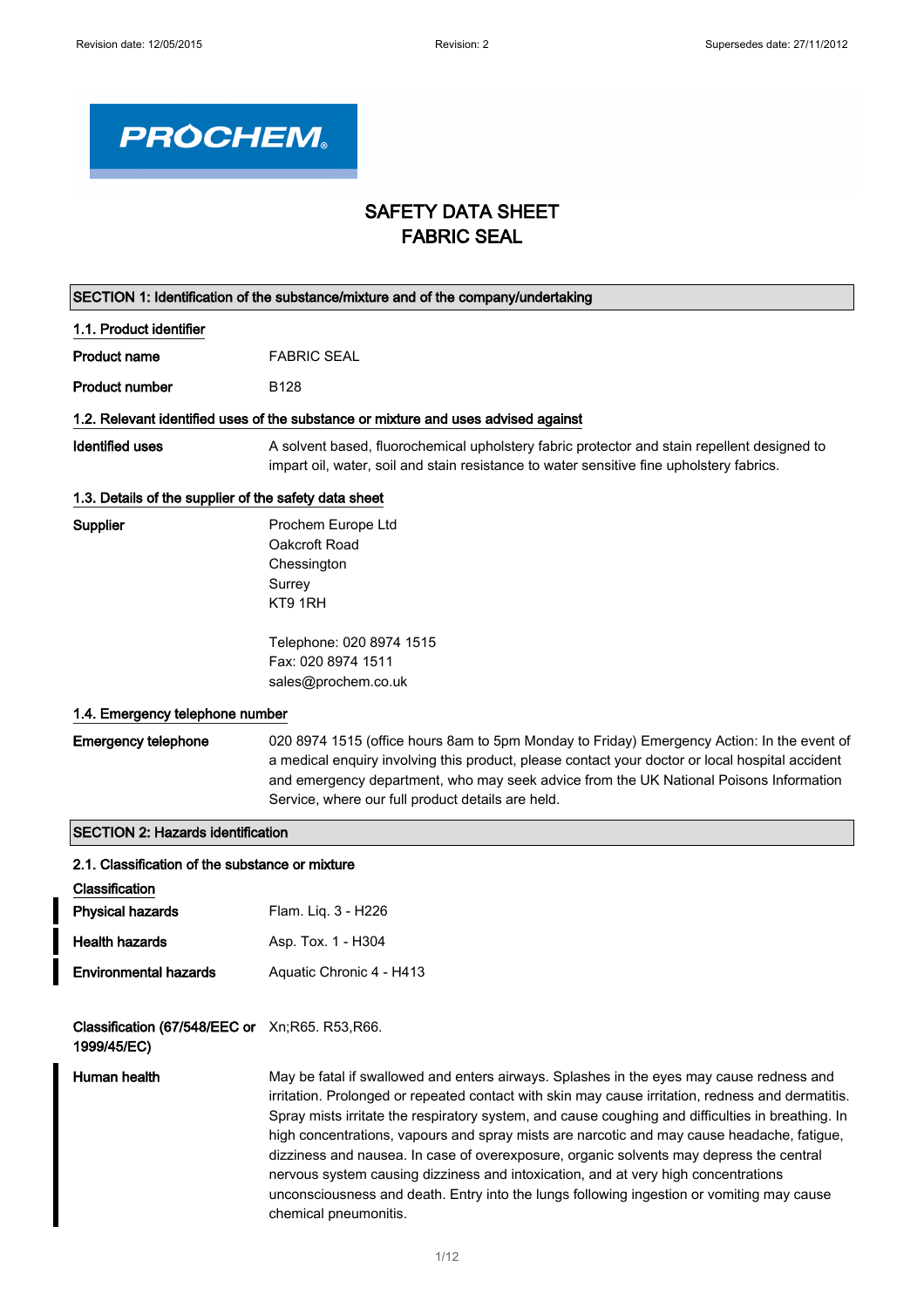| Environmental   | The product contains a substance which may cause long-term adverse effects in the aquatic<br>environment. The product contains volatile organic compounds (VOCs) which have a<br>photochemical ozone creation potential.  |
|-----------------|---------------------------------------------------------------------------------------------------------------------------------------------------------------------------------------------------------------------------|
| Physicochemical | Vapours may form explosive mixtures with air. Vapours are heavier than air and may travel<br>along the floor and accumulate in the bottom of containers. Vapours may be ignited by a<br>spark, a hot surface or an ember. |

## 2.2. Label elements

## Pictogram



| Signal word                       | Danger                                                                                                                                                                                                                                                                                                                                                                                                                                                                                                                                                                                                                                                 |
|-----------------------------------|--------------------------------------------------------------------------------------------------------------------------------------------------------------------------------------------------------------------------------------------------------------------------------------------------------------------------------------------------------------------------------------------------------------------------------------------------------------------------------------------------------------------------------------------------------------------------------------------------------------------------------------------------------|
| <b>Hazard statements</b>          | H226 Flammable liquid and vapour.<br>H304 May be fatal if swallowed and enters airways.<br>H413 May cause long lasting harmful effects to aquatic life.                                                                                                                                                                                                                                                                                                                                                                                                                                                                                                |
| <b>Precautionary statements</b>   | P102 Keep out of reach of children.<br>P260 Do not breathe vapour/spray.<br>P271 Use only outdoors or in a well-ventilated area.<br>P284 Wear respiratory protection.<br>P280 Wear protective gloves/protective clothing/eye protection/face protection.<br>P273 Avoid release to the environment.<br>P301+P310 IF SWALLOWED: Immediately call a POISON CENTER/doctor.<br>P331 Do NOT induce vomiting.<br>P303+P361+P353 IF ON SKIN (or hair): Take off immediately all contaminated clothing.<br>Rinse skin with water/shower.<br>P501 Dispose of contents / container in accordance with local / regional / national /<br>international regulations. |
| Supplemental label<br>information | EUH066 Repeated exposure may cause skin dryness or cracking.                                                                                                                                                                                                                                                                                                                                                                                                                                                                                                                                                                                           |
| Contains                          | Hydrocarbons, C11-C12, isoalkanes, <2% aromatics, Aliphatic hydrocarbons, Alkanes, C11-<br>15-ISO-                                                                                                                                                                                                                                                                                                                                                                                                                                                                                                                                                     |

### 2.3. Other hazards

See section 8 for details of exposure limits.

## SECTION 3: Composition/information on ingredients

## 3.2. Mixtures

| Hydrocarbons, C11-C12, isoalkanes, <2% aromatics<br>60-100% |                      |                                                      |
|-------------------------------------------------------------|----------------------|------------------------------------------------------|
| CAS number: 64741-65-7                                      | EC number: 918-167-1 | REACH registration number: 01-<br>2119472146-39-0001 |
| <b>Classification</b>                                       |                      | Classification (67/548/EEC or 1999/45/EC)            |
| Flam. Lig. 3 - H226                                         | Xn; R65. R53, R66.   |                                                      |
| Asp. Tox. 1 - H304                                          |                      |                                                      |
| Aquatic Chronic 4 - H413                                    |                      |                                                      |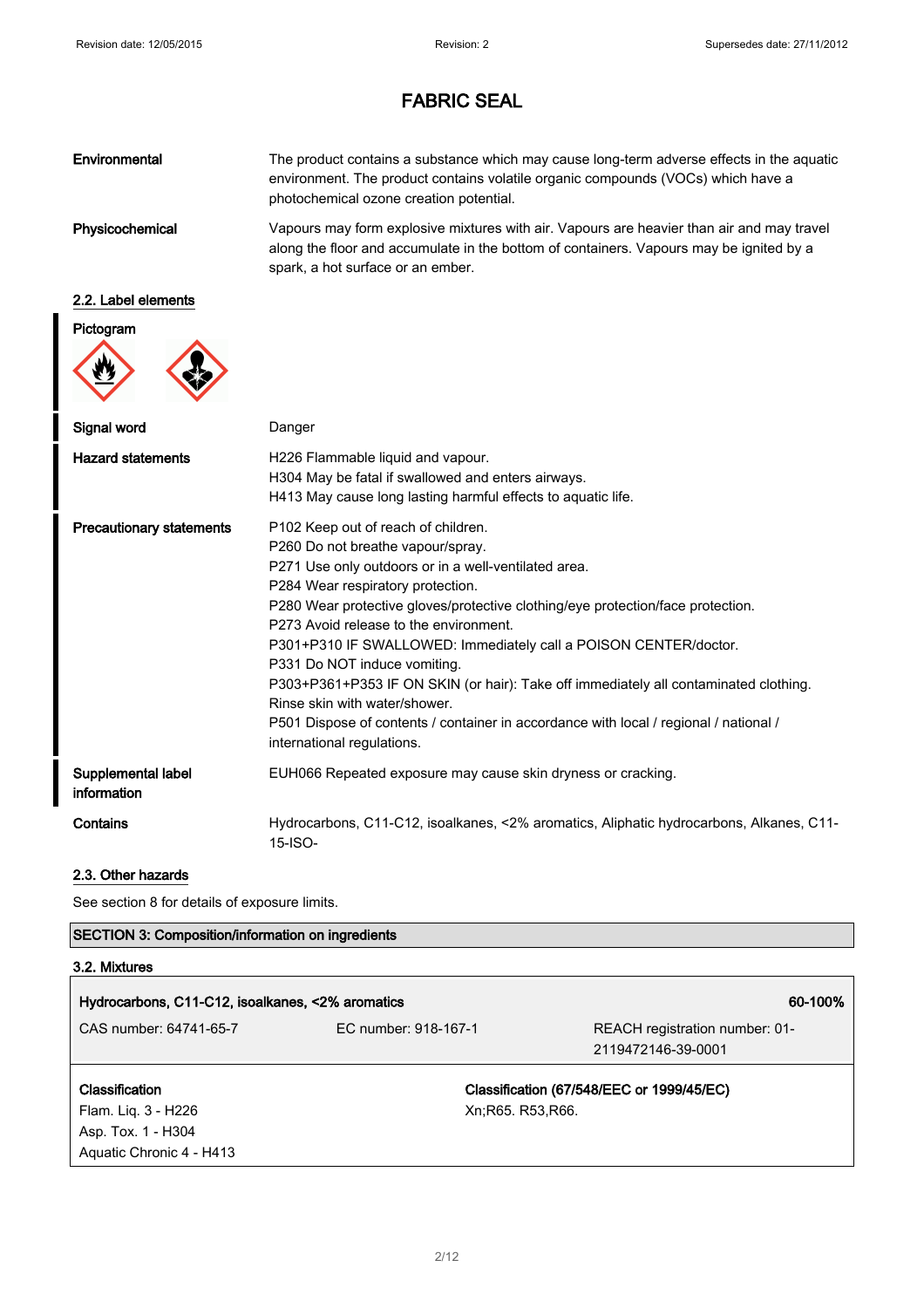| Aliphatic hydrocarbons                                                                                                                    |                                                            | $1 - 5%$ |
|-------------------------------------------------------------------------------------------------------------------------------------------|------------------------------------------------------------|----------|
| $CAS$ number: $-$                                                                                                                         |                                                            |          |
| Classification<br>Flam. Liq. 3 - H226<br>Asp. Tox. 1 - H304                                                                               | Classification (67/548/EEC or 1999/45/EC)<br>Xn; R65. R66. |          |
| Alkanes, C11-15-ISO-<br>CAS number: 90622-58-5                                                                                            | FC number: 292-460-6                                       | $1 - 5%$ |
| Classification<br>Asp. Tox. 1 - H304                                                                                                      | Classification (67/548/EEC or 1999/45/EC)<br>Xn; R65. R66. |          |
| (2-Methoxymethylethoxy)propanol<br>FC number: 252-104-2<br>CAS number: 34590-94-8<br>Substance with a Community workplace exposure limit. |                                                            | $1 - 5%$ |
| Classification<br>Not Classified                                                                                                          | Classification (67/548/EEC or 1999/45/EC)                  |          |

The Full Text for all R-Phrases and Hazard Statements are Displayed in Section 16.

## SECTION 4: First aid measures

| General information               | Keep the affected person warm and at rest. Get prompt medical attention. Keep affected<br>person under observation. Effects may be delayed. If in doubt, get medical attention promptly.                                                                                                                                                                                                                                                |
|-----------------------------------|-----------------------------------------------------------------------------------------------------------------------------------------------------------------------------------------------------------------------------------------------------------------------------------------------------------------------------------------------------------------------------------------------------------------------------------------|
| Inhalation                        | Move affected person to fresh air and keep warm and at rest in a position comfortable for<br>breathing. If breathing stops, provide artificial respiration. When breathing is difficult, properly<br>trained personnel may assist affected person by administering oxygen. Keep affected person<br>under observation. Get medical attention if symptoms are severe or persist. Show this Safety<br>Data Sheet to the medical personnel. |
| Ingestion                         | Get medical attention immediately. Keep affected person under observation. Do not induce<br>vomiting. If vomiting occurs, the head should be kept low so that vomit does not enter the<br>lungs. Aspiration hazard if swallowed. Entry into the lungs following ingestion or vomiting may<br>cause chemical pneumonitis. Show this Safety Data Sheet to the medical personnel.                                                          |
| Skin contact                      | Remove affected person from source of contamination. Remove contaminated clothing<br>immediately and wash skin with soap and water. Get medical attention if symptoms are<br>severe or persist.                                                                                                                                                                                                                                         |
| Eye contact                       | Rinse immediately with plenty of water. Remove any contact lenses and open eyelids wide<br>apart. Continue to rinse for at least 15 minutes and get medical attention.                                                                                                                                                                                                                                                                  |
| <b>Protection of first aiders</b> | First aid personnel should wear appropriate protective equipment during any rescue.                                                                                                                                                                                                                                                                                                                                                     |
|                                   | 4.2. Most important symptoms and effects, both acute and delayed                                                                                                                                                                                                                                                                                                                                                                        |
| General information               | If adverse symptoms develop as described the casualty should be transferred to hospital as<br>soon as possible.                                                                                                                                                                                                                                                                                                                         |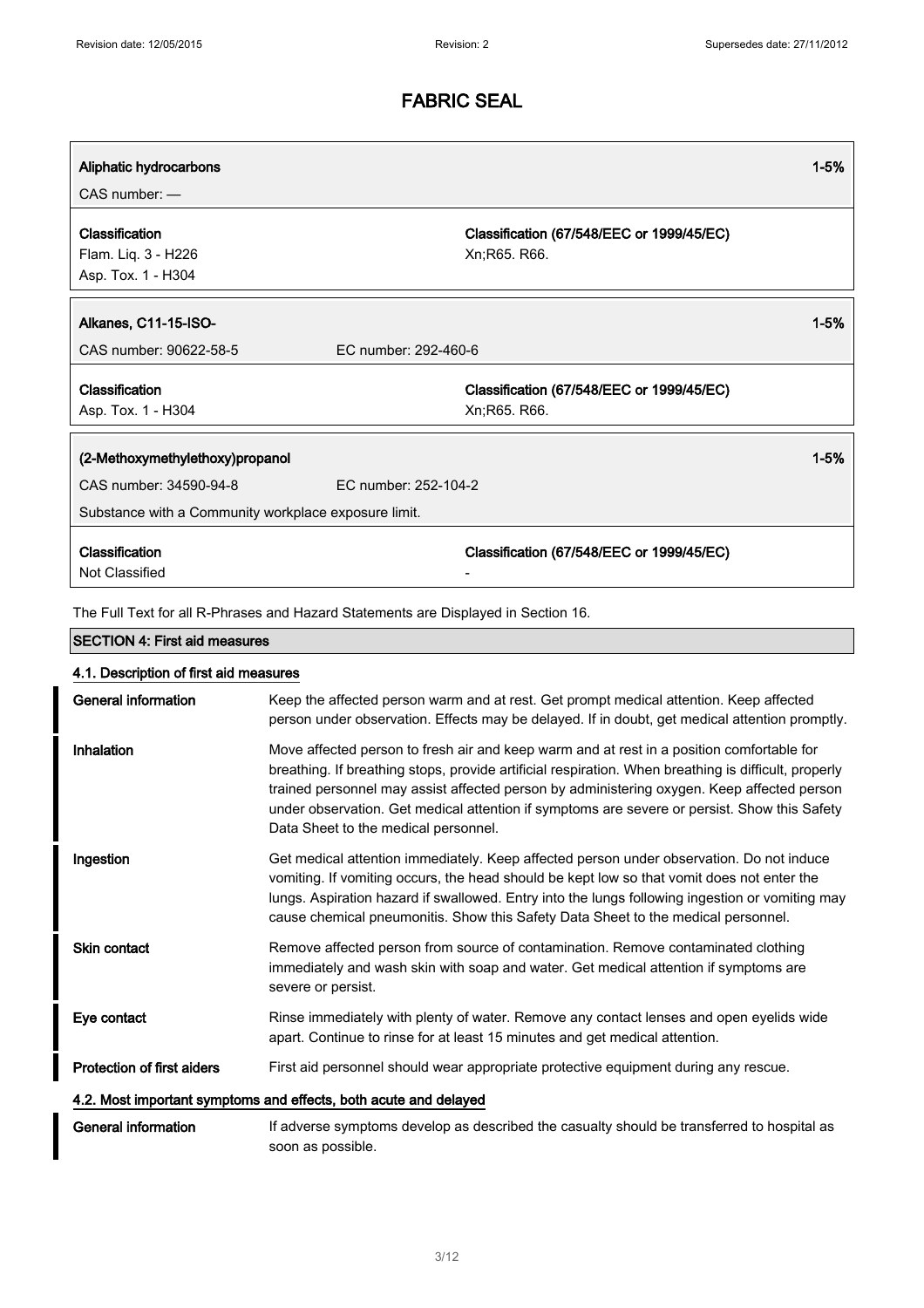| Inhalation                                                 | Vapours/aerosol spray may irritate the respiratory system. In high concentrations, vapours are<br>anaesthetic and may cause headache, fatigue, dizziness and central nervous system effects.<br>Overexposure to organic solvents may depress the central nervous system, causing dizziness<br>and intoxication and, at very high concentrations, unconsciousness and death. Prolonged or<br>repeated exposure may cause the following adverse effects: Dizziness. Drowsiness. |
|------------------------------------------------------------|-------------------------------------------------------------------------------------------------------------------------------------------------------------------------------------------------------------------------------------------------------------------------------------------------------------------------------------------------------------------------------------------------------------------------------------------------------------------------------|
| Ingestion                                                  | Gastrointestinal symptoms, including upset stomach. Diarrhoea. Nausea, vomiting. Entry into<br>the lungs following ingestion or vomiting may cause chemical pneumonitis.                                                                                                                                                                                                                                                                                                      |
| Skin contact                                               | Skin irritation. Prolonged or repeated contact with skin may cause irritation, redness and<br>dermatitis.                                                                                                                                                                                                                                                                                                                                                                     |
| Eye contact                                                | Vapour or spray in the eyes may cause irritation and smarting. Irritation, burning,<br>lachrymation, blurred vision after liquid splash.                                                                                                                                                                                                                                                                                                                                      |
|                                                            | 4.3. Indication of any immediate medical attention and special treatment needed                                                                                                                                                                                                                                                                                                                                                                                               |
| Notes for the doctor                                       | No specific recommendations.                                                                                                                                                                                                                                                                                                                                                                                                                                                  |
| <b>Specific treatments</b>                                 | No specific chemical antidote is known to be required after exposure to this product.                                                                                                                                                                                                                                                                                                                                                                                         |
| <b>SECTION 5: Firefighting measures</b>                    |                                                                                                                                                                                                                                                                                                                                                                                                                                                                               |
| 5.1. Extinguishing media                                   |                                                                                                                                                                                                                                                                                                                                                                                                                                                                               |
| Suitable extinguishing media                               | Extinguish with foam, carbon dioxide, dry powder or water fog.                                                                                                                                                                                                                                                                                                                                                                                                                |
| Unsuitable extinguishing<br>media                          | Do not use water jet as an extinguisher, as this will spread the fire.                                                                                                                                                                                                                                                                                                                                                                                                        |
| 5.2. Special hazards arising from the substance or mixture |                                                                                                                                                                                                                                                                                                                                                                                                                                                                               |
| Specific hazards                                           | Flammable liquid and vapour. Containers can burst violently or explode when heated, due to<br>excessive pressure build-up. Solvent vapours may form explosive mixtures with air. May ignite<br>at high temperature.                                                                                                                                                                                                                                                           |
| <b>Hazardous combustion</b><br>products                    | Thermal decomposition or combustion products may include the following substances: Oxides<br>of carbon. Hydrogen fluoride (HF). Acids - organic. Acrid smoke or fumes.                                                                                                                                                                                                                                                                                                        |
| 5.3. Advice for firefighters                               |                                                                                                                                                                                                                                                                                                                                                                                                                                                                               |
| Protective actions during<br>firefighting                  | Move containers from fire area if it can be done without risk. Containers close to fire should be<br>removed or cooled with water. Cool containers exposed to heat with water spray and remove<br>them from the fire area if it can be done without risk. Control run-off water by containing and<br>keeping it out of sewers and watercourses. If risk of water pollution occurs, notify appropriate<br>authorities.                                                         |
| Special protective equipment<br>for firefighters           | Wear positive-pressure self-contained breathing apparatus (SCBA) and appropriate protective<br>clothing.                                                                                                                                                                                                                                                                                                                                                                      |
| <b>SECTION 6: Accidental release measures</b>              |                                                                                                                                                                                                                                                                                                                                                                                                                                                                               |
|                                                            | 6.1. Personal precautions, protective equipment and emergency procedures                                                                                                                                                                                                                                                                                                                                                                                                      |
| <b>Personal precautions</b>                                | Avoid inhalation of vapours and contact with skin and eyes. Eliminate all sources of ignition.                                                                                                                                                                                                                                                                                                                                                                                |

Provide adequate ventilation. If ventilation is inadequate, suitable respiratory protection must

slippery floors and surfaces.

6.2. Environmental precautions

be worn. Take precautionary measures against static discharges. In case of spills, beware of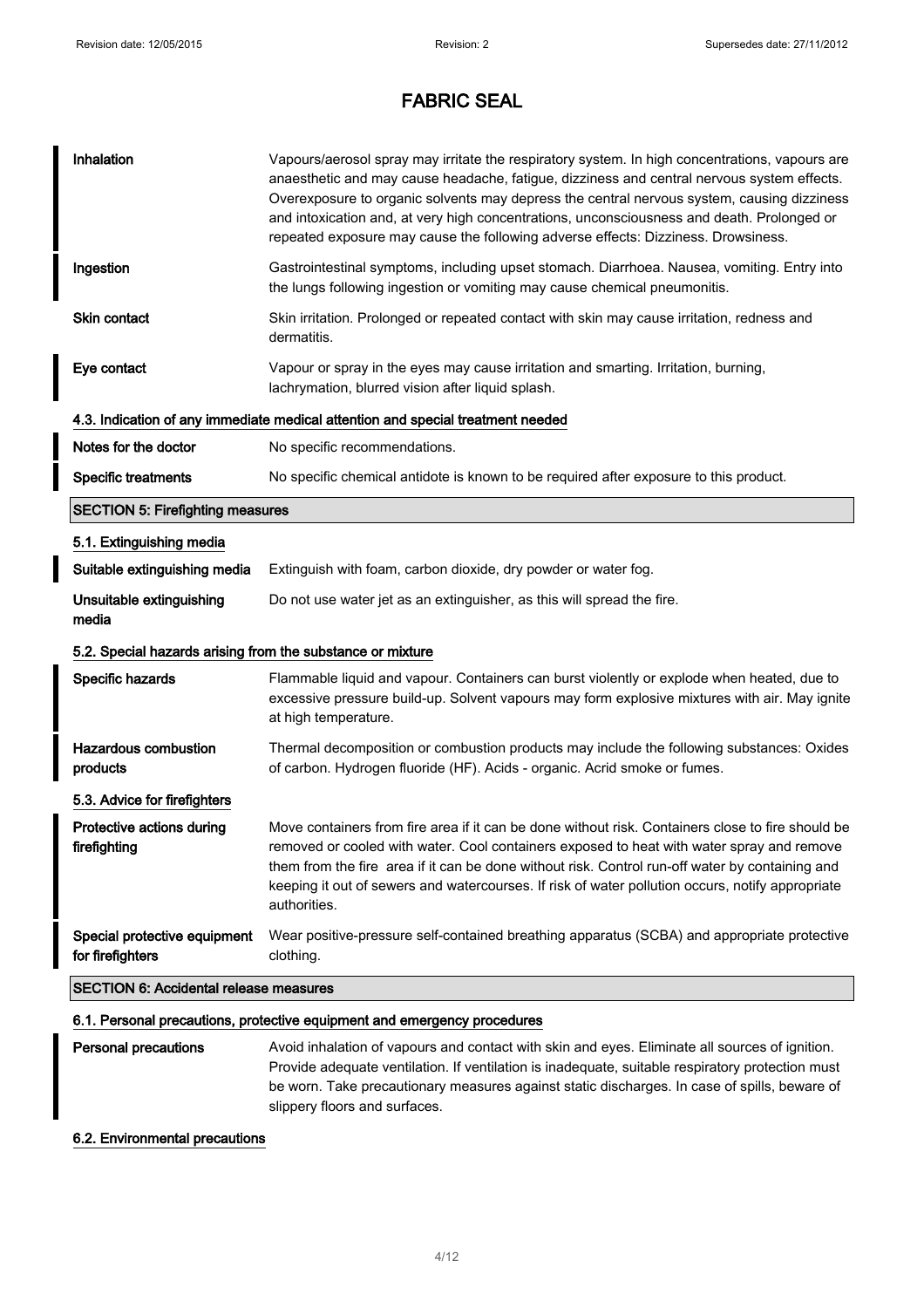## Environmental precautions Environmental Manager must be informed of all major spillages. Do not discharge into drains or watercourses or onto the ground. Avoid discharge to the aquatic environment. Spillages or uncontrolled discharges into watercourses must be reported immediately to the Environmental Agency or other appropriate regulatory body.

#### 6.3. Methods and material for containment and cleaning up

| Methods for cleaning up | Stop leak if possible without risk. DO NOT touch spilled material! Extinguish all ignition<br>sources. Avoid sparks, flames, heat and smoking. Ventilate. Avoid the spillage or runoff<br>entering drains, sewers or watercourses. Take care as floors and other surfaces may become<br>slippery. Contain spillage with sand, earth or other suitable non-combustible material. Collect<br>spillage for reclamation or disposal in sealed containers via a licensed waste contractor.<br>Containers with collected spillage must be properly labelled with correct contents and hazard<br>symbol. Dispose of contents/container in accordance with national regulations. Do not allow |
|-------------------------|---------------------------------------------------------------------------------------------------------------------------------------------------------------------------------------------------------------------------------------------------------------------------------------------------------------------------------------------------------------------------------------------------------------------------------------------------------------------------------------------------------------------------------------------------------------------------------------------------------------------------------------------------------------------------------------|
|                         | material to enter confined spaces, due to the risk of explosion.                                                                                                                                                                                                                                                                                                                                                                                                                                                                                                                                                                                                                      |

#### 6.4. Reference to other sections

| Reference to other sections | Wear protective clothing as described in Section 8 of this safety data sheet. Collect and |
|-----------------------------|-------------------------------------------------------------------------------------------|
|                             | dispose of spillage as indicated in Section 13.                                           |

#### SECTION 7: Handling and storage

#### 7.1. Precautions for safe handling

| Usage precautions                                                 | Avoid contact with skin, eyes and clothing. Avoid inhalation of vapours and spray/mists. Wear<br>suitable respiratory protection. Avoid release to the environment. Do not use in confined<br>spaces without adequate ventilation and/or respirator. Use explosion-proof electrical,<br>ventilating and lighting equipment. Eliminate all sources of ignition. Take precautionary<br>measures against static discharges. Wear appropriate clothing to prevent any possibility of<br>liquid contact and repeated or prolonged vapour contact. |  |
|-------------------------------------------------------------------|----------------------------------------------------------------------------------------------------------------------------------------------------------------------------------------------------------------------------------------------------------------------------------------------------------------------------------------------------------------------------------------------------------------------------------------------------------------------------------------------------------------------------------------------|--|
| Advice on general<br>occupational hygiene                         | Good personal hygiene procedures should be implemented. Wash at the end of each work<br>shift and before eating, smoking and using the toilet. When using do not eat, drink or smoke.<br>Clean equipment and the work area every day. Wash contaminated clothing before reuse.                                                                                                                                                                                                                                                               |  |
| 7.2. Conditions for safe storage, including any incompatibilities |                                                                                                                                                                                                                                                                                                                                                                                                                                                                                                                                              |  |
| <b>Storage precautions</b>                                        | Keep away from heat, hot surfaces, sparks, open flames and other ignition sources. No<br>smoking. Keep away from oxidising materials, heat and flames. Store in tightly-closed, original<br>container in a dry, cool and well-ventilated place. Bund storage facilities to prevent soil and<br>water pollution in the event of spillage. Keep away from food, drink and animal feeding stuffs.<br>Only store in correctly labelled containers.                                                                                               |  |

## Storage class Flammable liquid storage.

```
7.3. Specific end use(s)
```
Specific end use(s) The identified uses for this product are detailed in Section 1.2.

### SECTION 8: Exposure Controls/personal protection

### 8.1. Control parameters

#### Occupational exposure limits

### Hydrocarbons, C11-C12, isoalkanes, <2% aromatics

Long-term exposure limit (8-hour TWA): SUP 150 ppm 1000 mg/m<sup>3</sup> SUP = Supplier's recommendation.

#### (2-Methoxymethylethoxy)propanol

Long-term exposure limit (8-hour TWA): WEL 50 ppm 308 mg/m<sup>3</sup> Sk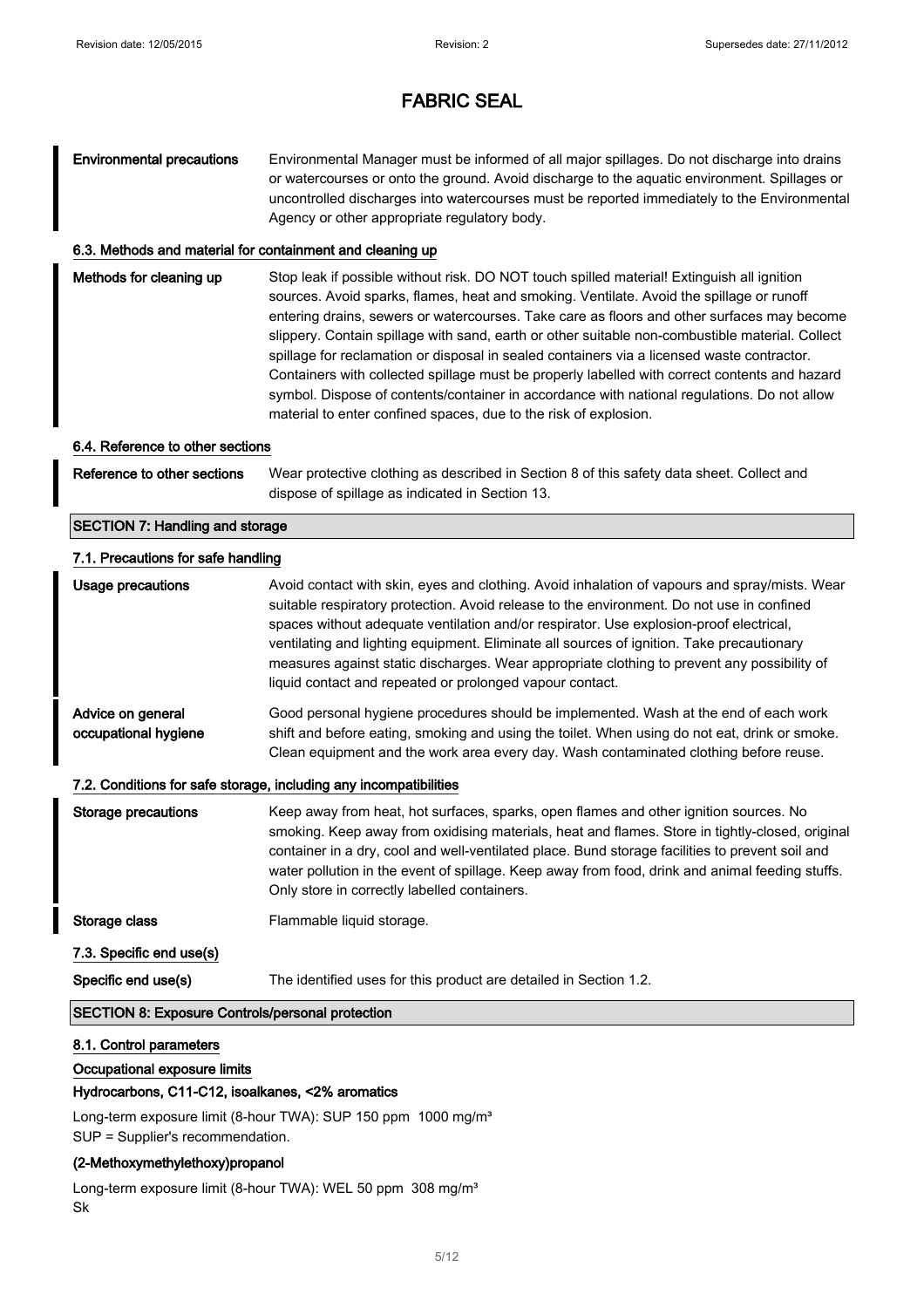WEL = Workplace Exposure Limit Sk = Can be absorbed through the skin.

Ingredient comments SUP = Supplier's recommendation.

### 8.2. Exposure controls

Protective equipment





Appropriate engineering controls Provide adequate ventilation. Observe Occupational Exposure Limits and minimise the risk of inhalation of vapours. Use explosion-proof electrical, ventilating and lighting equipment. Wear suitable respiratory protection. This product must not be handled in a confined space without adequate ventilation. Eye/face protection Wear approved safety goggles. Personal protective equipment for eye and face protection should comply with European Standard EN166. Hand protection Solvent resistant nitrile gloves are recommended. To protect hands from chemicals, gloves should comply with European Standard EN374. Protective gloves should be inspected for wear before use and replaced regularly in accordance with the manufacturers specifications. Other skin and body protection Wear appropriate clothing to prevent any possibility of liquid contact and repeated or prolonged vapour contact. Hygiene measures **Do not eat, drink or smoke when using this product**. Wash hands at the end of each work shift and before eating, smoking and using the toilet. Remove contaminated clothing and protective equipment before entering eating areas. Wash contaminated clothing before reuse. Respiratory protection Wear suitable respiratory protection. Wear a respirator fitted with the following cartridge: Organic vapour filter. Ensure all respiratory protective equipment is suitable for its intended use and is 'CE'-marked. Gas and combination filter cartridges should comply with European Standard EN14387. Change filter cartridge on respirator daily. Check that the respirator fits tightly and the filter is changed regularly. Respirator selection must be based on exposure levels, the hazards of the product and the safe working limits of the selected respirator.

### SECTION 9: Physical and Chemical Properties

#### 9.1. Information on basic physical and chemical properties

| Appearance                                      | Clear liquid. Solvent.                                                    |
|-------------------------------------------------|---------------------------------------------------------------------------|
| Colour                                          | Colourless.                                                               |
| Odour                                           | Solvent.                                                                  |
| Odour threshold                                 | Not determined.                                                           |
| рH                                              | Not applicable.                                                           |
| Initial boiling point and range                 | 187-213°C @ 760 mm Hg                                                     |
| Flash point                                     | 60°C CC (Closed cup).                                                     |
| <b>Evaporation rate</b>                         | Not determined.                                                           |
| Upper/lower flammability or<br>explosive limits | Upper flammable/explosive limit: 6.0 Lower flammable/explosive limit: 0.6 |
| Vapour pressure                                 | Not determined.                                                           |
| Vapour density                                  | 4.5                                                                       |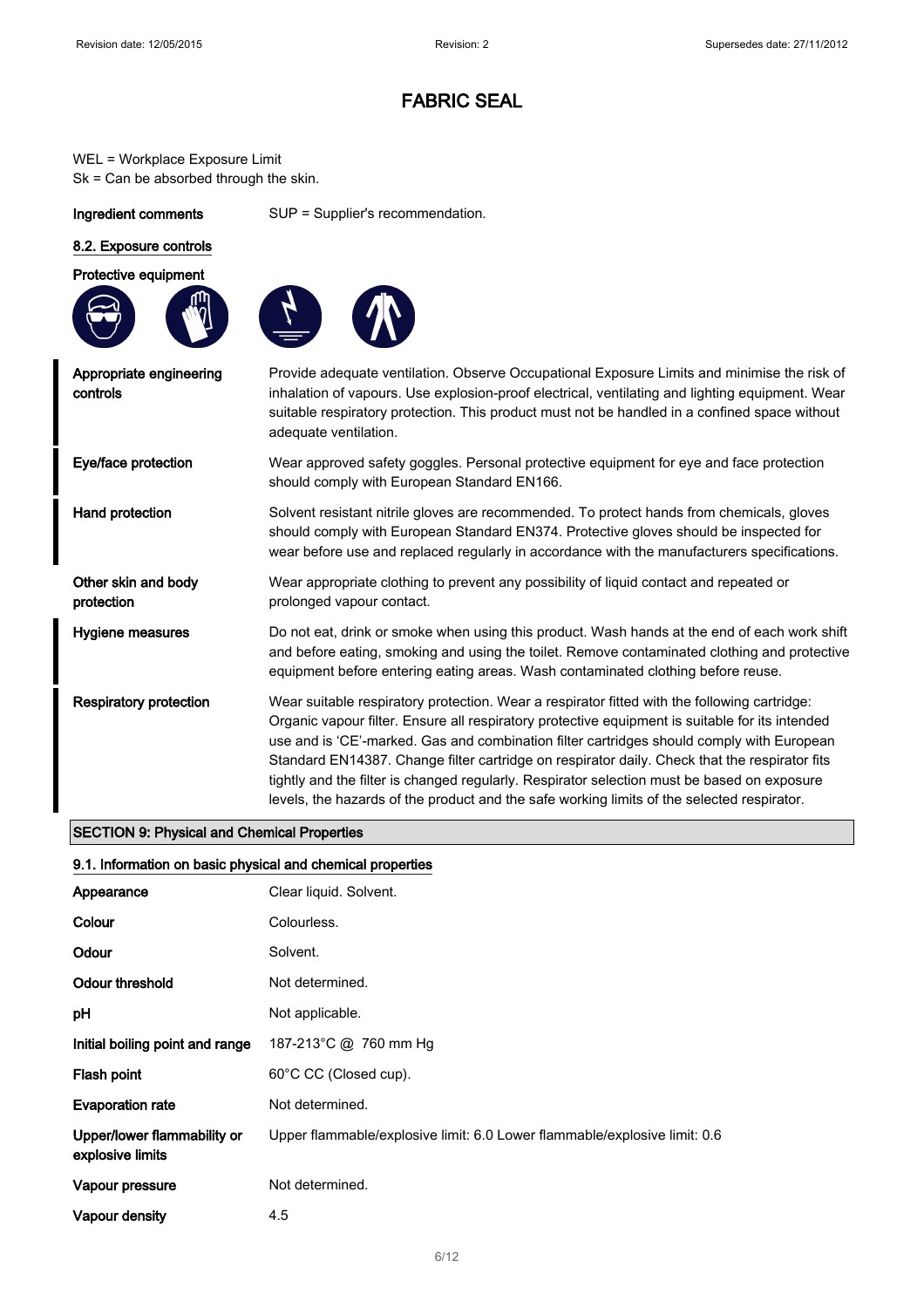| <b>Relative density</b>                      | 0.761 @ 15°C                                                                                                                                                               |  |
|----------------------------------------------|----------------------------------------------------------------------------------------------------------------------------------------------------------------------------|--|
| Solubility(ies)                              | Insoluble in water. Soluble in the following materials: Hydrocarbons.                                                                                                      |  |
| <b>Partition coefficient</b>                 | Not determined.                                                                                                                                                            |  |
| Auto-ignition temperature                    | Not determined.                                                                                                                                                            |  |
| <b>Viscosity</b>                             | Not determined.                                                                                                                                                            |  |
| <b>Explosive properties</b>                  | Not determined.                                                                                                                                                            |  |
| <b>Oxidising properties</b>                  | Not applicable.                                                                                                                                                            |  |
| 9.2. Other information                       |                                                                                                                                                                            |  |
| Other information                            | None.                                                                                                                                                                      |  |
| <b>SECTION 10: Stability and reactivity</b>  |                                                                                                                                                                            |  |
| 10.1. Reactivity                             |                                                                                                                                                                            |  |
| Reactivity                                   | The following materials may react with the product: Strong oxidising agents.                                                                                               |  |
| 10.2. Chemical stability                     |                                                                                                                                                                            |  |
| <b>Stability</b>                             | Stable at normal ambient temperatures and when used as recommended.                                                                                                        |  |
| 10.3. Possibility of hazardous reactions     |                                                                                                                                                                            |  |
| Possibility of hazardous<br>reactions        | The following materials may react with the product: Strong oxidising agents.                                                                                               |  |
| 10.4. Conditions to avoid                    |                                                                                                                                                                            |  |
| <b>Conditions to avoid</b>                   | Avoid heat, flames and other sources of ignition. Avoid exposure to high temperatures or<br>direct sunlight. Static electricity and formation of sparks must be prevented. |  |
| 10.5. Incompatible materials                 |                                                                                                                                                                            |  |
| Materials to avoid                           | Strong oxidising agents. Alkalis. Strong acids.                                                                                                                            |  |
| 10.6. Hazardous decomposition products       |                                                                                                                                                                            |  |
| Hazardous decomposition<br>products          | Thermal decomposition or combustion products may include the following substances: Oxides<br>of carbon. Acids - organic. Hydrogen fluoride (HF). Acrid smoke or fumes.     |  |
| <b>SECTION 11: Toxicological information</b> |                                                                                                                                                                            |  |

# 11.1. Information on toxicological effects

I

| <b>Toxicological effects</b>  | Ingestion. May cause discomfort if swallowed. Gastrointestinal symptoms, including upset<br>stomach. Diarrhoea. Nausea, vomiting. Spray/mists may cause respiratory tract irritation.<br>Vapours and spray/mists in high concentrations are narcotic. When working extensively on big<br>surfaces in small and badly ventilated rooms, vapours may develop in concentrations which<br>may cause malaise such as headache, dizziness and nausea. Entry into the lungs following<br>ingestion or vomiting may cause chemical pneumonitis. Overexposure to organic solvents<br>may depress the central nervous system, causing dizziness and intoxication and, at very high<br>concentrations, unconsciousness and death. |
|-------------------------------|------------------------------------------------------------------------------------------------------------------------------------------------------------------------------------------------------------------------------------------------------------------------------------------------------------------------------------------------------------------------------------------------------------------------------------------------------------------------------------------------------------------------------------------------------------------------------------------------------------------------------------------------------------------------------------------------------------------------|
| Skin corrosion/irritation     |                                                                                                                                                                                                                                                                                                                                                                                                                                                                                                                                                                                                                                                                                                                        |
| Skin corrosion/irritation     | Prolonged or repeated contact with skin may cause irritation, redness and dermatitis.                                                                                                                                                                                                                                                                                                                                                                                                                                                                                                                                                                                                                                  |
| Serious eye damage/irritation |                                                                                                                                                                                                                                                                                                                                                                                                                                                                                                                                                                                                                                                                                                                        |
| Serious eye damage/irritation | Vapour or spray in the eyes may cause irritation and smarting. May cause discomfort.                                                                                                                                                                                                                                                                                                                                                                                                                                                                                                                                                                                                                                   |
| <b>Skin sensitisation</b>     |                                                                                                                                                                                                                                                                                                                                                                                                                                                                                                                                                                                                                                                                                                                        |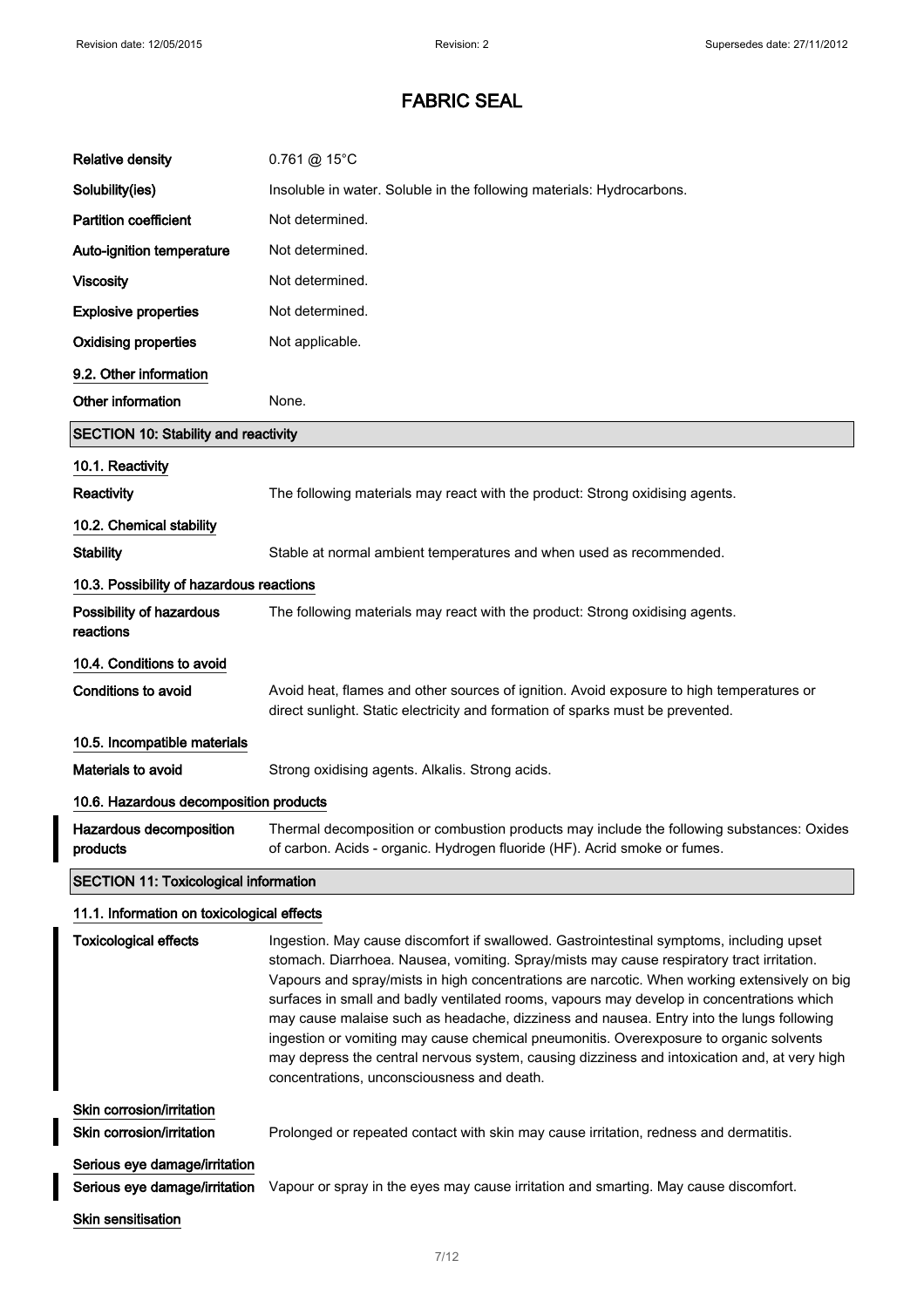$\overline{\phantom{a}}$ 

I

# FABRIC SEAL

| <b>Skin sensitisation</b>         | None known.                                                                                               |
|-----------------------------------|-----------------------------------------------------------------------------------------------------------|
| Germ cell mutagenicity            |                                                                                                           |
| Genotoxicity - in vivo            | No effects expected based upon current data.                                                              |
| Carcinogenicity                   |                                                                                                           |
| Carcinogenicity                   | No effects expected based upon current data.                                                              |
| Reproductive toxicity             |                                                                                                           |
| Reproductive toxicity - fertility | No effects expected based upon current data.                                                              |
| <b>Aspiration hazard</b>          |                                                                                                           |
| <b>Aspiration hazard</b>          | Entry into the lungs following ingestion or vomiting may cause chemical pneumonitis.                      |
|                                   |                                                                                                           |
| General information               | Prolonged and repeated contact with solvents over a long period may lead to permanent<br>health problems. |
| <b>Medical symptoms</b>           | Gastrointestinal symptoms, including upset stomach. Dry skin.                                             |
| <b>Medical considerations</b>     | Skin disorders and allergies.                                                                             |
|                                   |                                                                                                           |

## Toxicological information on ingredients.

# Hydrocarbons, C11-C12, isoalkanes, <2% aromatics

| Acute toxicity - oral                                     |         |                                 |
|-----------------------------------------------------------|---------|---------------------------------|
| Acute toxicity oral (LD <sub>50</sub><br>mg/kg)           | 5,000.0 |                                 |
| <b>Species</b>                                            | Rat     |                                 |
| ATE oral (mg/kg)                                          | 5,000.0 |                                 |
| Acute toxicity - dermal                                   |         |                                 |
| Acute toxicity dermal (LD <sub>50</sub> 5,000.0<br>mg/kg) |         |                                 |
| <b>Species</b>                                            | Rabbit  |                                 |
| ATE dermal (mg/kg)                                        | 5,000.0 |                                 |
|                                                           |         | Aliphatic hydrocarbons          |
| Acute toxicity - oral                                     |         |                                 |
| Acute toxicity oral (LD <sub>50</sub><br>mg/kg)           | 2,000   |                                 |
| <b>Species</b>                                            | Rat     |                                 |
|                                                           |         | (2-Methoxymethylethoxy)propanol |
| Acute toxicity - oral                                     |         |                                 |
| Acute toxicity oral (LD <sub>50</sub><br>mg/kg)           | 5,135   |                                 |
| <b>Species</b>                                            | Rat     |                                 |
| Acute toxicity - dermal                                   |         |                                 |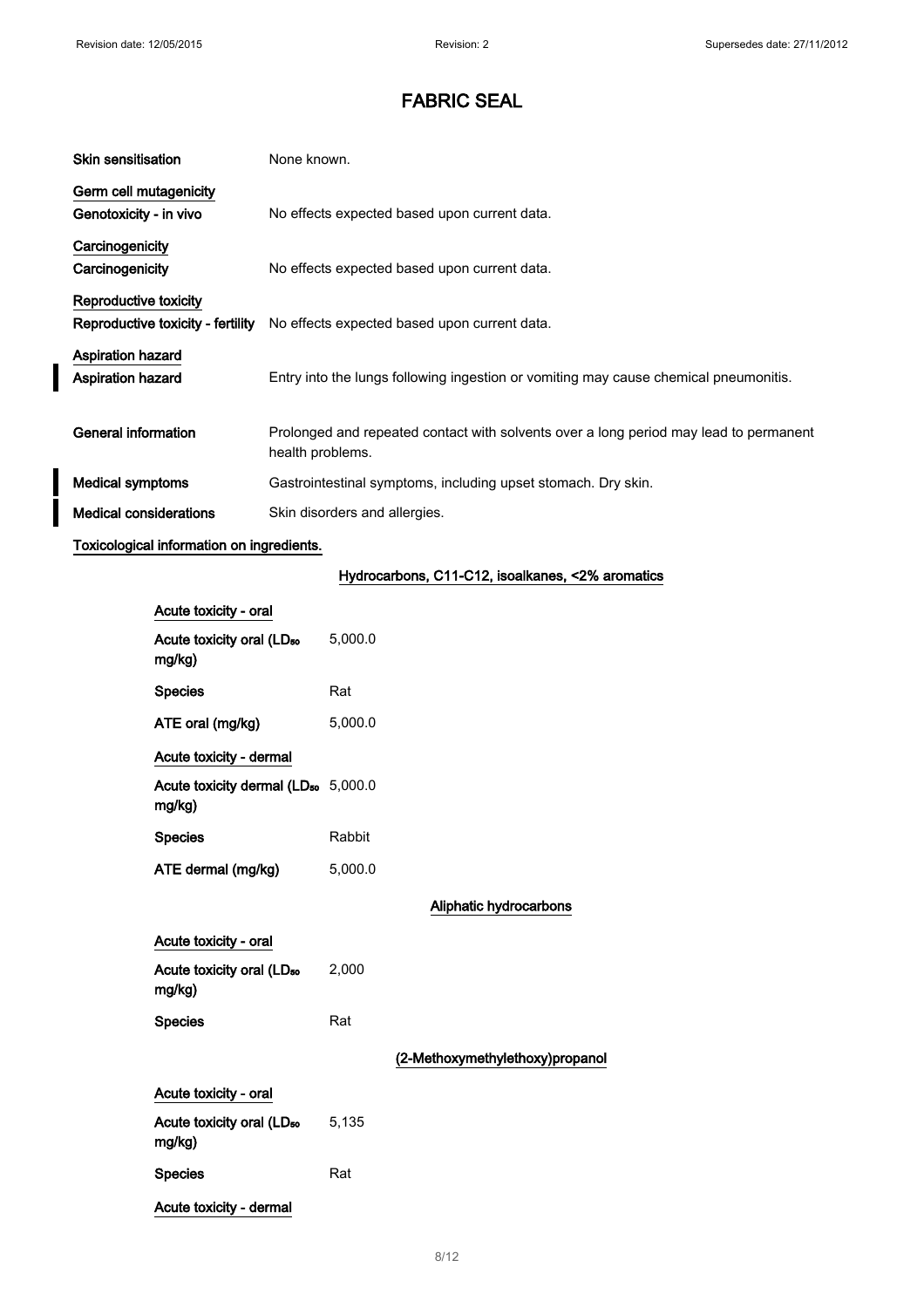| Acute toxicity dermal (LD <sub>50</sub> 20<br>mg/kg) |            |
|------------------------------------------------------|------------|
| <b>Species</b>                                       | Rabbit     |
| <b>SECTION 12: Ecological Information</b>            |            |
| ___                                                  | -- - - - - |

Ecotoxicity The product contains a substance which may cause long-term adverse effects in the aquatic environment.

### 12.1. Toxicity

#### Ecological information on ingredients.

#### Hydrocarbons, C11-C12, isoalkanes, <2% aromatics

| Acute toxicity - fish                                      | $LC50$ , : >100 mg/l,                                 |
|------------------------------------------------------------|-------------------------------------------------------|
| Acute toxicity - aquatic<br>invertebrates                  | $EC_{50}$ , : > 100 mg/l,                             |
| Acute toxicity - aquatic<br>plants                         | $IC_{50}$ , : > 100 mg/l,                             |
| Acute toxicity -<br>microorganisms                         | $LC_{50}$ , : >100 mg/l,                              |
| Chronic toxicity - fish early Not available.<br>life stage |                                                       |
|                                                            |                                                       |
| Chronic toxicity - aquatic<br>invertebrates                | NOEC, : >1.0 - <10 mg/l, Freshwater invertebrates     |
|                                                            | (2-Methoxymethylethoxy)propanol                       |
| Acute toxicity - fish                                      | LC <sub>50</sub> , 96 hours: >10000 mg/l, Fish        |
| Acute toxicity - aquatic<br>invertebrates                  | EC <sub>50</sub> , 48 hours: 1919 mg/l, Daphnia magna |

#### 12.2. Persistence and degradability

Persistence and degradability The product is expected to be biodegradable. Oxidises rapidly by photochemical reactions in air.

### Ecological information on ingredients.

### (2-Methoxymethylethoxy)propanol

Chemical oxygen demand 2.02

#### 12.3. Bioaccumulative potential

Bioaccumulative potential The product contains potentially bioaccumulating substances.

Partition coefficient Not determined.

### Ecological information on ingredients.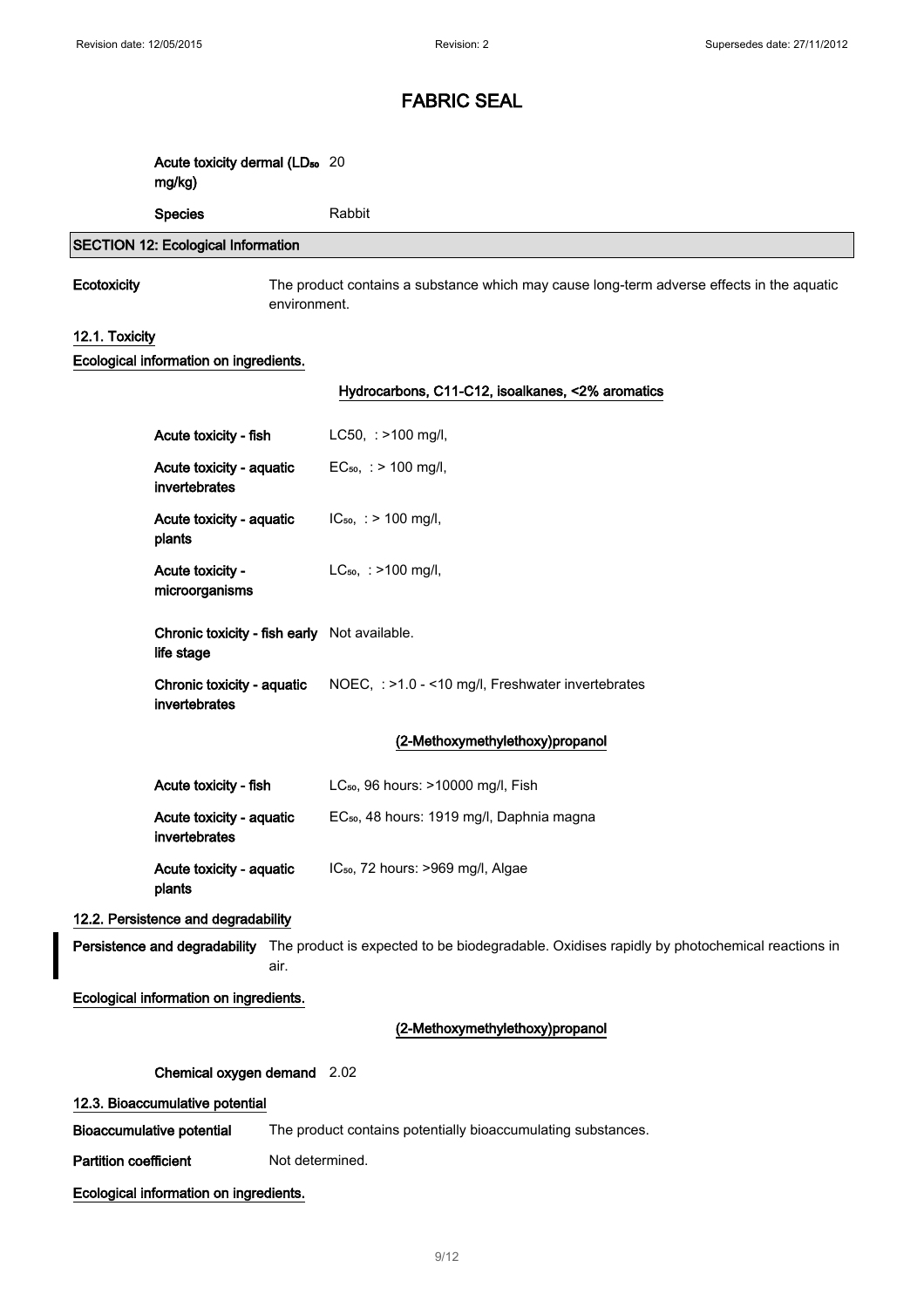$\overline{\phantom{a}}$ 

# FABRIC SEAL

## Hydrocarbons, C11-C12, isoalkanes, <2% aromatics

| <b>Partition coefficient</b>               | $: 6.7 - 7.2$                                                                                                                                                                                                                                                                                                                                                                                                                                                                                                                                                                                                                                                                                                                                                                                                                                                                                                                                                                              |
|--------------------------------------------|--------------------------------------------------------------------------------------------------------------------------------------------------------------------------------------------------------------------------------------------------------------------------------------------------------------------------------------------------------------------------------------------------------------------------------------------------------------------------------------------------------------------------------------------------------------------------------------------------------------------------------------------------------------------------------------------------------------------------------------------------------------------------------------------------------------------------------------------------------------------------------------------------------------------------------------------------------------------------------------------|
|                                            | (2-Methoxymethylethoxy)propanol                                                                                                                                                                                                                                                                                                                                                                                                                                                                                                                                                                                                                                                                                                                                                                                                                                                                                                                                                            |
| <b>Partition coefficient</b>               | $: -0.35$                                                                                                                                                                                                                                                                                                                                                                                                                                                                                                                                                                                                                                                                                                                                                                                                                                                                                                                                                                                  |
| 12.4. Mobility in soil                     |                                                                                                                                                                                                                                                                                                                                                                                                                                                                                                                                                                                                                                                                                                                                                                                                                                                                                                                                                                                            |
| <b>Mobility</b>                            | The product is immiscible with water and will spread on the water surface. Absorbs to soil and<br>has low mobility. Large volumes may penetrate soil and could contaminate groundwater.                                                                                                                                                                                                                                                                                                                                                                                                                                                                                                                                                                                                                                                                                                                                                                                                    |
| Ecological information on ingredients.     |                                                                                                                                                                                                                                                                                                                                                                                                                                                                                                                                                                                                                                                                                                                                                                                                                                                                                                                                                                                            |
|                                            | Hydrocarbons, C11-C12, isoalkanes, <2% aromatics                                                                                                                                                                                                                                                                                                                                                                                                                                                                                                                                                                                                                                                                                                                                                                                                                                                                                                                                           |
| Surface tension                            | 23.5 mN/m @ 20°C                                                                                                                                                                                                                                                                                                                                                                                                                                                                                                                                                                                                                                                                                                                                                                                                                                                                                                                                                                           |
| 12.5. Results of PBT and vPvB assessment   |                                                                                                                                                                                                                                                                                                                                                                                                                                                                                                                                                                                                                                                                                                                                                                                                                                                                                                                                                                                            |
| Results of PBT and vPvB<br>assessment      | This product does not contain any substances classified as PBT or vPvB.                                                                                                                                                                                                                                                                                                                                                                                                                                                                                                                                                                                                                                                                                                                                                                                                                                                                                                                    |
| 12.6. Other adverse effects                |                                                                                                                                                                                                                                                                                                                                                                                                                                                                                                                                                                                                                                                                                                                                                                                                                                                                                                                                                                                            |
| Other adverse effects                      | Not expected to have ozone depletion potential.                                                                                                                                                                                                                                                                                                                                                                                                                                                                                                                                                                                                                                                                                                                                                                                                                                                                                                                                            |
| <b>SECTION 13: Disposal considerations</b> |                                                                                                                                                                                                                                                                                                                                                                                                                                                                                                                                                                                                                                                                                                                                                                                                                                                                                                                                                                                            |
| 13.1. Waste treatment methods              |                                                                                                                                                                                                                                                                                                                                                                                                                                                                                                                                                                                                                                                                                                                                                                                                                                                                                                                                                                                            |
| General information                        | Waste is classified as hazardous waste. Dispose of waste to licensed waste disposal site in<br>accordance with the requirements of the local Waste Disposal Authority. Waste, residues,<br>empty containers, discarded work clothes and contaminated cleaning materials should be<br>collected in designated containers, labelled with their contents. When handling waste, the<br>safety precautions applying to handling of the product should be considered.                                                                                                                                                                                                                                                                                                                                                                                                                                                                                                                            |
| Disposal methods                           | Empty containers or liners may retain some product residues and hence be potentially<br>hazardous. Label the containers containing waste and contaminated materials and remove<br>from the area as soon as possible. Waste, residues, empty containers, discarded work clothes<br>and contaminated cleaning materials should be collected in designated containers, labelled<br>with their contents. Disposal of this product, process solutions, residues and by-products<br>should at all times comply with the requirements of environmental protection and waste<br>disposal legislation and any local authority requirements. Dispose of waste to licensed waste<br>disposal site in accordance with the requirements of the local Waste Disposal Authority.<br>Confirm disposal procedures with environmental engineer and local regulations. Avoid the<br>spillage or runoff entering drains, sewers or watercourses. Dispose of waste via a licensed<br>waste disposal contractor. |
| <b>SECTION 14: Transport information</b>   |                                                                                                                                                                                                                                                                                                                                                                                                                                                                                                                                                                                                                                                                                                                                                                                                                                                                                                                                                                                            |
| 14.1. UN number                            |                                                                                                                                                                                                                                                                                                                                                                                                                                                                                                                                                                                                                                                                                                                                                                                                                                                                                                                                                                                            |

| UN No. (ADR/RID) | 1268 |
|------------------|------|
| UN No. (IMDG)    | 1268 |

## 14.2. UN proper shipping name

Petroleum distillates, N.O.S.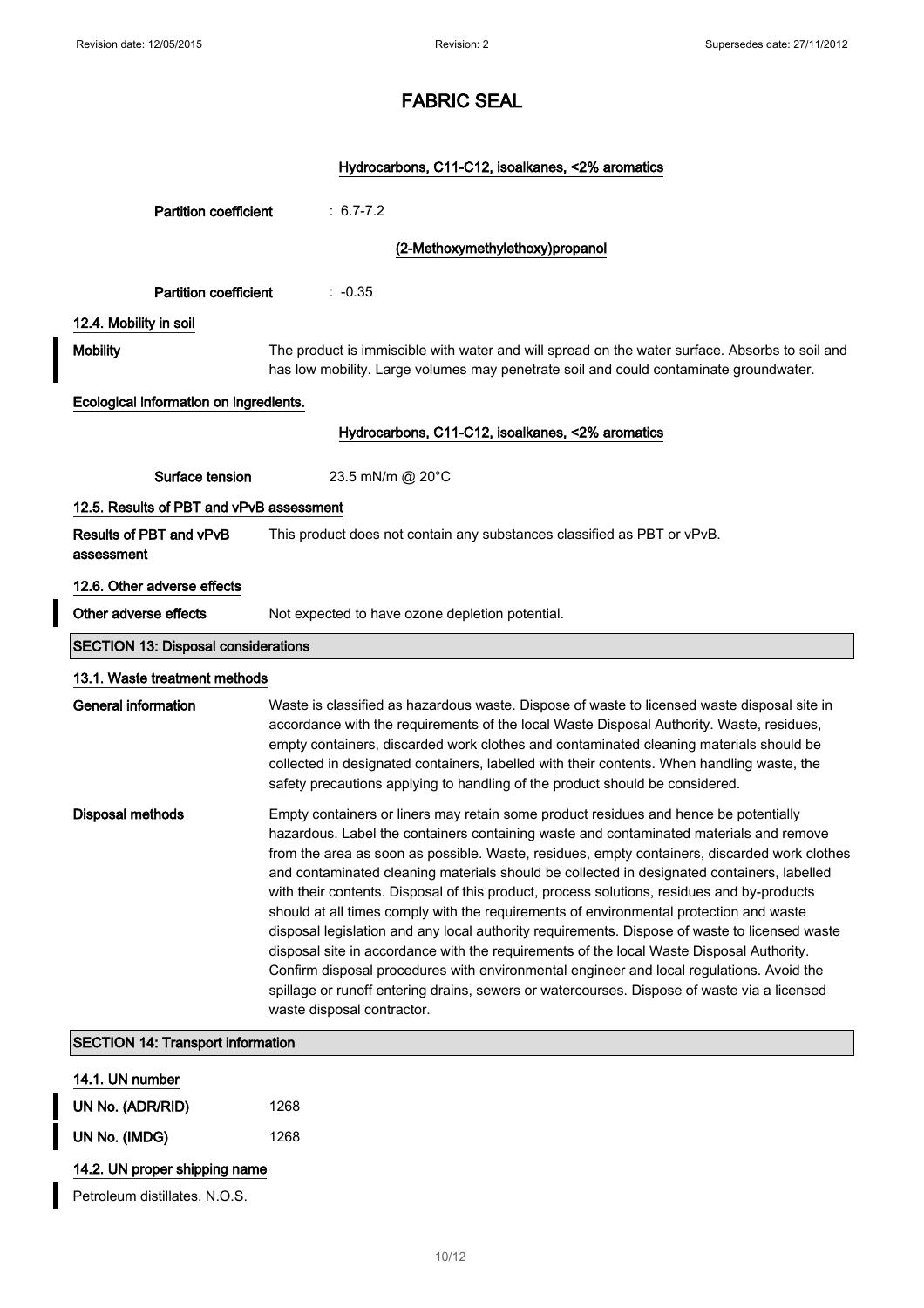### 14.3. Transport hazard class(es)

IMDG class 3

### 14.4. Packing group

ADR/RID packing group III

IMDG packing group III

14.5. Environmental hazards

Environmentally hazardous substance/marine pollutant

No.

#### 14.6. Special precautions for user

No special storage precautions required. Supplied in accordance with "Limited Quantity" provisions.

### 14.7. Transport in bulk according to Annex II of MARPOL73/78 and the IBC Code

Transport in bulk according to Not applicable. Annex II of MARPOL 73/78 and the IBC Code

SECTION 15: Regulatory information

|                             | 15.1. Safety, health and environmental regulations/legislation specific for the substance or mixture                                                                                                                       |
|-----------------------------|----------------------------------------------------------------------------------------------------------------------------------------------------------------------------------------------------------------------------|
| <b>National regulations</b> | The Chemicals (Hazard Information and Packaging for Supply) Regulations 2009 (SI 2009<br>No. 716).                                                                                                                         |
|                             | The Control of Substances Hazardous to Health Regulations 2002 (SI 2002 No. 2677) (as<br>amended).                                                                                                                         |
| <b>EU</b> legislation       | Regulation (EC) No 1907/2006 of the European Parliament and of the Council of 18<br>December 2006 concerning the Registration, Evaluation, Authorisation and Restriction of<br>Chemicals (REACH) (as amended).             |
|                             | Regulation (EC) No 1272/2008 of the European Parliament and of the Council of 16<br>December 2008 on classification, labelling and packaging of substances and mixtures (as<br>amended).                                   |
|                             | The surfactant(s) contained in this product complies (comply) with the biodegradability criteria<br>as laid down in Regulation (EC) No. 648/2004 on detergents.                                                            |
|                             | Data to support this assertion are held at the disposal of the competent authorities of the<br>Member States and will be made available to them at their direct request, or at the request of<br>a detergent manufacturer. |

#### 15.2. Chemical safety assessment

No chemical safety assessment has been carried out.

| <b>SECTION 16: Other information</b> |                                                                                        |
|--------------------------------------|----------------------------------------------------------------------------------------|
|                                      |                                                                                        |
| General information                  | Telephone 020 8974 1515                                                                |
| <b>Revision comments</b>             | NOTE: Lines within the margin indicate significant changes from the previous revision. |
| <b>Revision date</b>                 | 12/05/2015                                                                             |
| <b>Revision</b>                      | 2                                                                                      |
| Supersedes date                      | 27/11/2012                                                                             |
| Signature                            | Aaron Saunders                                                                         |